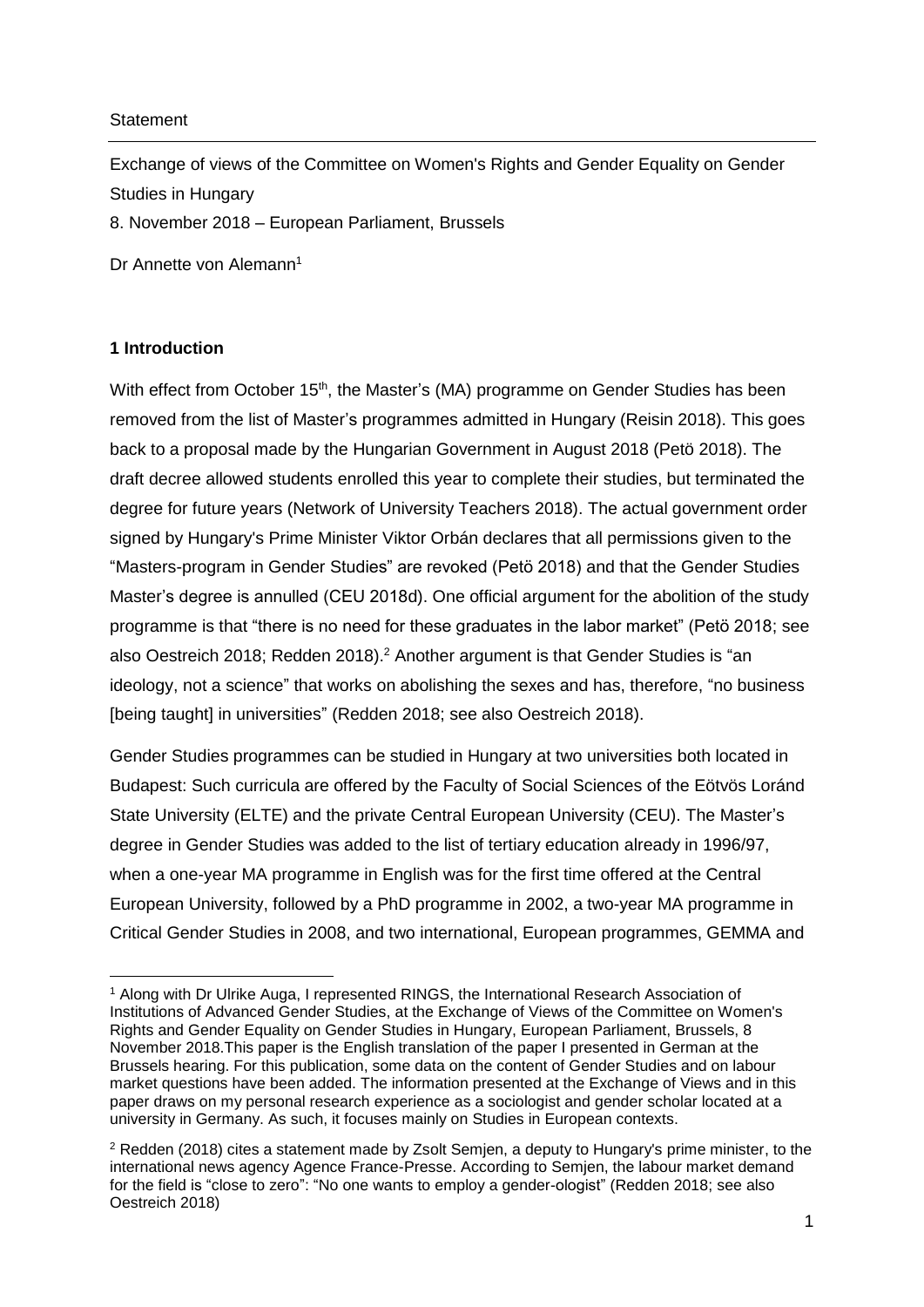MATILDA, in 2009. In 2016, initial offerings of courses in Hungarian were introduced within the Faculty of Social Sciences of ELTE (Network of University Teachers 2018; Petö 2018). The current Master's programme at ELTE was launched in 2017, so that the first cohort will graduate in July 2019 (Petö 2018).

Since the accreditation of the first Gender Studies MA programme at CEU in the fall of 1997, some 630 MA students have graduated in one of the four programmes. According to an alumni report looking at the last ten years, the graduates have found jobs "from Kirghizstan to Iceland and Great Britain in higher education, economy, culture and finance" (Petö 2018).<sup>3</sup> Thus, they work in companies, foundations, NGOs, politics, administration and science (Oestreich 2018). The labour market turns out to be quite good, as well as in other countries. So what are the allegations referring to? And what are Gender Studies about? The paper will answer these questions. It is divided into five sections. After the introduction (section 1), the second section gives a short explanation of Gender Studies, followed by an overview of the study programmes and courses students can choose (section 3), and the labour marked of Gender Studies graduates (section 4). A conclusion is given in the fifth and last section.

#### **2 What is Gender Studies about?**

 $\overline{a}$ 

Gender Studies is a subject of study and research that is composed of different disciplines (Brand et al. 2018) and contains a multitude of theories and empirically proven scientific knowledge from these disciplines. It engages with academic disciplines and concerns across not only the Humanities and Social Sciences, but also Natural and Applied Sciences, Medicine, Technology, and Management.<sup>4</sup>

Gender Studies is offered as a Bachelor's (BA), Master's (MA) or Doctoral (PhD) programme – either alone or in combination with another subject. Some universities have established elective Gender Studies programmes complementary to other BA or MA curricula so that

<sup>3</sup> According to Éva Fodor, Pro-Rector for Hungarian Affairs at CEU and an Associate Professor with the Department of Gender Studies, 42 per cent of the Gender Studies graduates are working in education and research, 23 per cent in the private sector (some of them in large corporations such as Air France KLM, Citibank, IBM, KPMG, or The Coca-Cola Company), 16 per cent in civil organisations, such as foundations and NGOs, 7 per cent in international organisations, 4 per cent in public administration, 4 per cent are small entrepreneurs, and another 4 per cent work in "other" occupations. The data are based on a survey conducted in 2017 on 398 students (hvg 2018).

<sup>4</sup> And it is recognized as a relevant academic discipline by the scientific associations of the related disciplines. For instance, in an Expert Round Table held at the Anglo-American University, Prague, (November 16, 2018), "[t]he Political Studies Association (PSA) confirmed that Gender Studies form an integral part of understanding the complexities of social interaction, the impact of policy, and the dynamics of the economy. Similarly, the European Consortium for Political Research (ECPR) maintain[ed] that Gender Studies is an internationally recognized discipline and an established multidisciplinary area of research and teaching in the social sciences, which helps to understand dynamics and power relations in our society" (Mršťáková 2018, p. 1).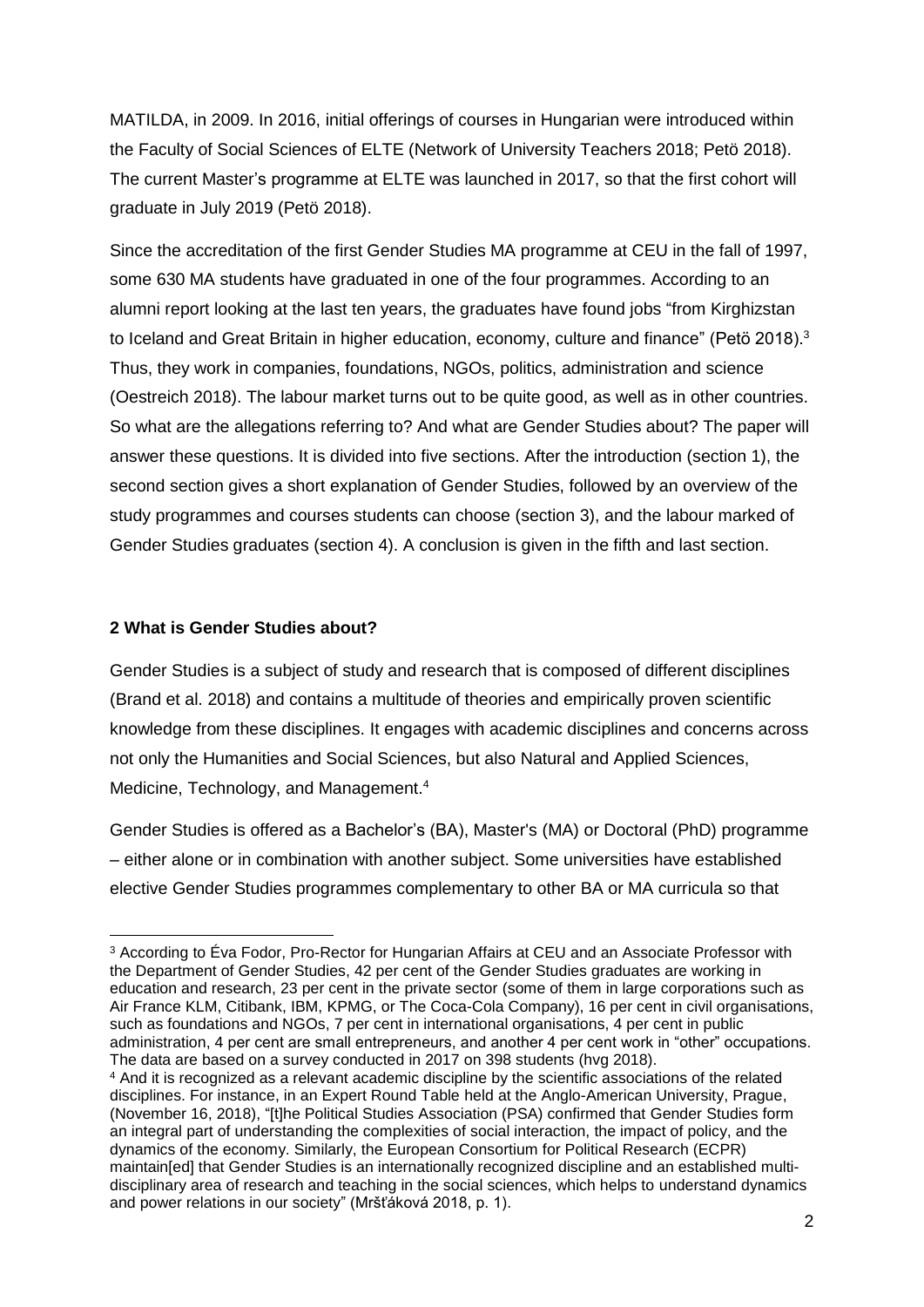students can choose to achieve a gender perspective in addition to another BA or MA programme.

The focus is on the significance of gender "in history, culture, science, society and politics" (Reisin 2018; translation: AvA); this includes "how gender shapes and is shaped by different societal structures, organizations and human life, and how knowledge about gender is generated" (Örebro University 2018a). Key issues of Gender Studies include "how gender and gender equality and other dimensions of power, such as class, ethnicity and sexual orientation, are woven together, influence each other, and are transformed. Problematising theoretical, as well as everyday, understandings of sex, gender and intersectionality is of central interest" (Örebro University 2018a).

Gender plays a central role in every area of our lives: in politics and everyday life, at work and in the private sphere, as a category in documents, official forms and statistical data, in literature and fashion, biology and medicine (HU Berlin 2018). Gender Studies "reveals that there is no biological determinism that automatically deduces from the presence of certain organs and hormone levels which characteristics and abilities certain humans have" (Reisin 2018; translation: AvA). Gender studies "asks when and how gender is made socially relevant in the most diverse social contexts, possibly even constructed in the first place" (Siri 2018; translation: AvA).

For example, there are different behavioural expectations based on gender, as in the roles of mother and father. Gender scholars explain this fact in various ways, for example, with the historical separation of workplace and family household and, as a consequence, the assignment of the breadwinner role to man and the homemaker role to woman (Alemann, Beaufaÿs and Kortendiek 2016, p. 10). One consequence of this division of roles can be seen in the gender pay gap (GPG), which amounted to about 16 per cent in the European Union in 2016 (European Commission 2018, p. 17) and "has barely narrowed over the last two decades" (Bensidoun 2018, p. 35). Gender research has investigated the causes of this gender pay gap. Some of the income differences can be attributed to gender differences in

- work preferences and attitudes, e.g. "career priorities, appetite for risk or optimism about future career prospects" (Bensidoun 2018, p. 35)
- education and work experience (Bensidoun 2018, p. 35, Holst and Marquardt 2018, p. 315),
- position (European Commission 2018, p. 18),
- company size and sector (European Commission 2018, p. 18), and
- conditions of work and working time, e.g. part-time work and/or fixed-term contracts (European Commission 2018, p. 18; Holst and Marquardt 2018, p. 315).

Two thirds of the difference (or 10 of the 16 per cent), though, cannot be explained (European Commission 2018, p. 18). It is a widespread assumption among Gender scholars that gender-specific discrimination has an effect here.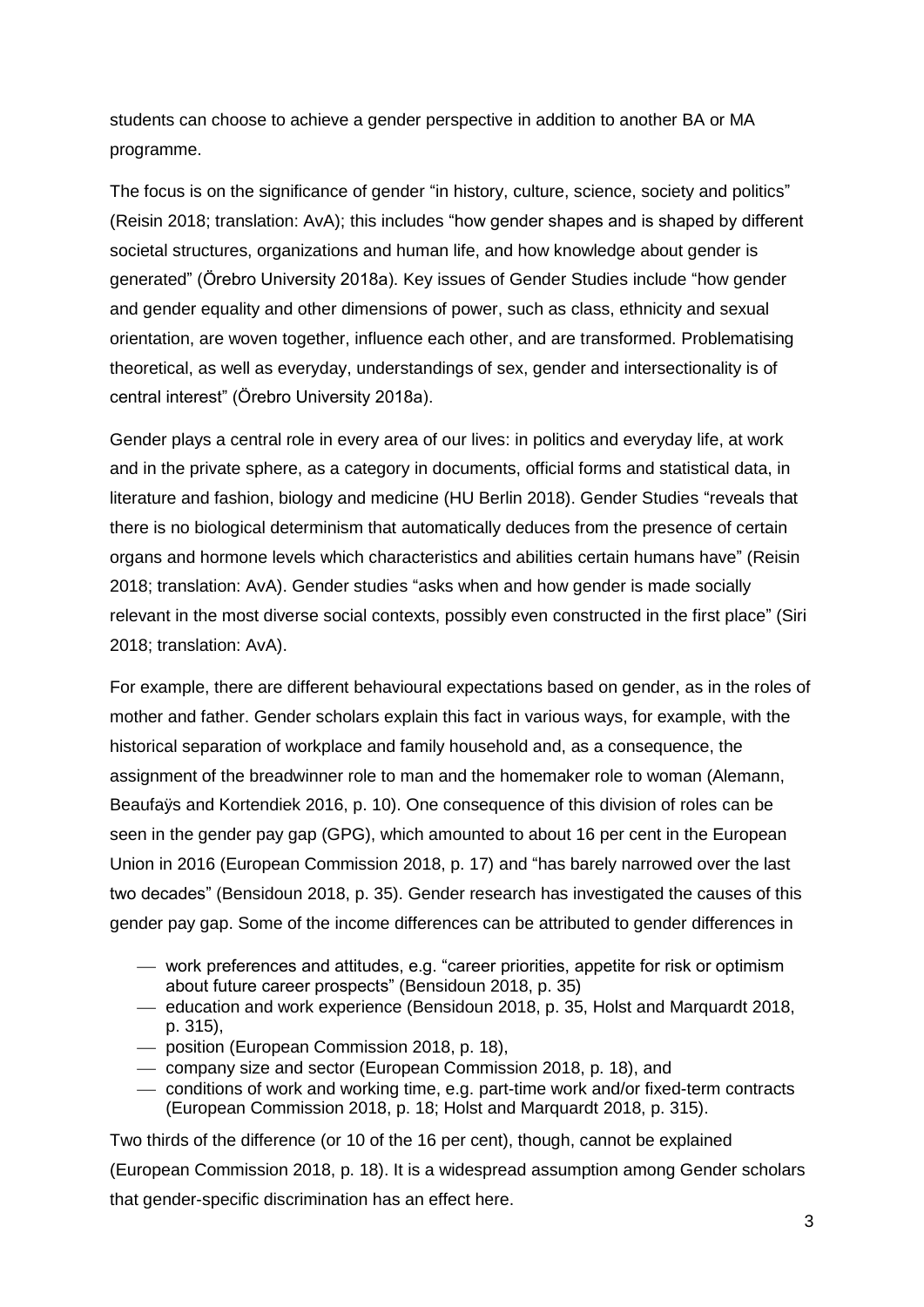However, Gender Studies can also explain why the work situations of women and men are slowly converging in many areas, as, in some case, are the roles of mother and father (Alemann, Beaufaÿs and Kortendiek 2016). Relevant causes are the increased participation of women in education and employment, the women's movement of the 1960s and 1970s, changed ideas about parenthood and child rearing, but also political initiatives for gender equality. Gender studies asks what this development means for men and women, for girls and boys, for politics and for companies.

## **3 What do students learn in Gender Studies?**

To shed some light on what students learn in Gender Studies, I studied Gender Studies curricula at various universities in different member countries of the EU, e.g. my home country Germany, the Netherlands, Sweden and Hungary. Normally, the MA programmes are divided into modules, such as

- $-$  theories of gender and gender relations,
- $-$  techniques of scientific work and research methods, and
- professional/thematic specializations, e.g.
	- cultural and symbolic representation,
	- socialization and development,
	- $-$  division of labour and social structure.<sup>5</sup>

Many universities focus on thematical profiles, the most popular being

- (1) work, organizations/institutions and social transformation,
- (2) cultural and medial representation,
- (3) socialization and education,
- (4) health and the body, and
- (5) identities, positions and differences (i.e. heterogeneities and inequalities).<sup>6</sup>

The courses offered in Gender Studies always depend on the subjects and faculties involved in the study programmes. In most cases, disciplines belonging to the Humanities and the Social Sciences are involved; and in many cases other disciplines take part in the study programme as well, e.g. Visual arts, Music and Dance, Education and Psychology, Economics and Law, STEM, Medicine, Health sciences, and Physical education.

**<sup>.</sup>** <sup>5</sup> One example for this modularized structure can be found at Paderborn University (Germany), cf. https://www.uni-paderborn.de/studienangebot/studiengang/geschlechterstudiengender-studies-zweifach-master-master/ (Retrieval: 2018-12-02).

<sup>6</sup> See, for example, the study programmes of Ruhr-University Bochum (Germany), cf. http://www.sowi.ruhr-uni-bochum.de/genderstudies/studium/stang.html.de, and of Paderborn University (Germany), cf. https://kw.uni-paderborn.de/gender-studien/ (Retrieval: 2018-12-02).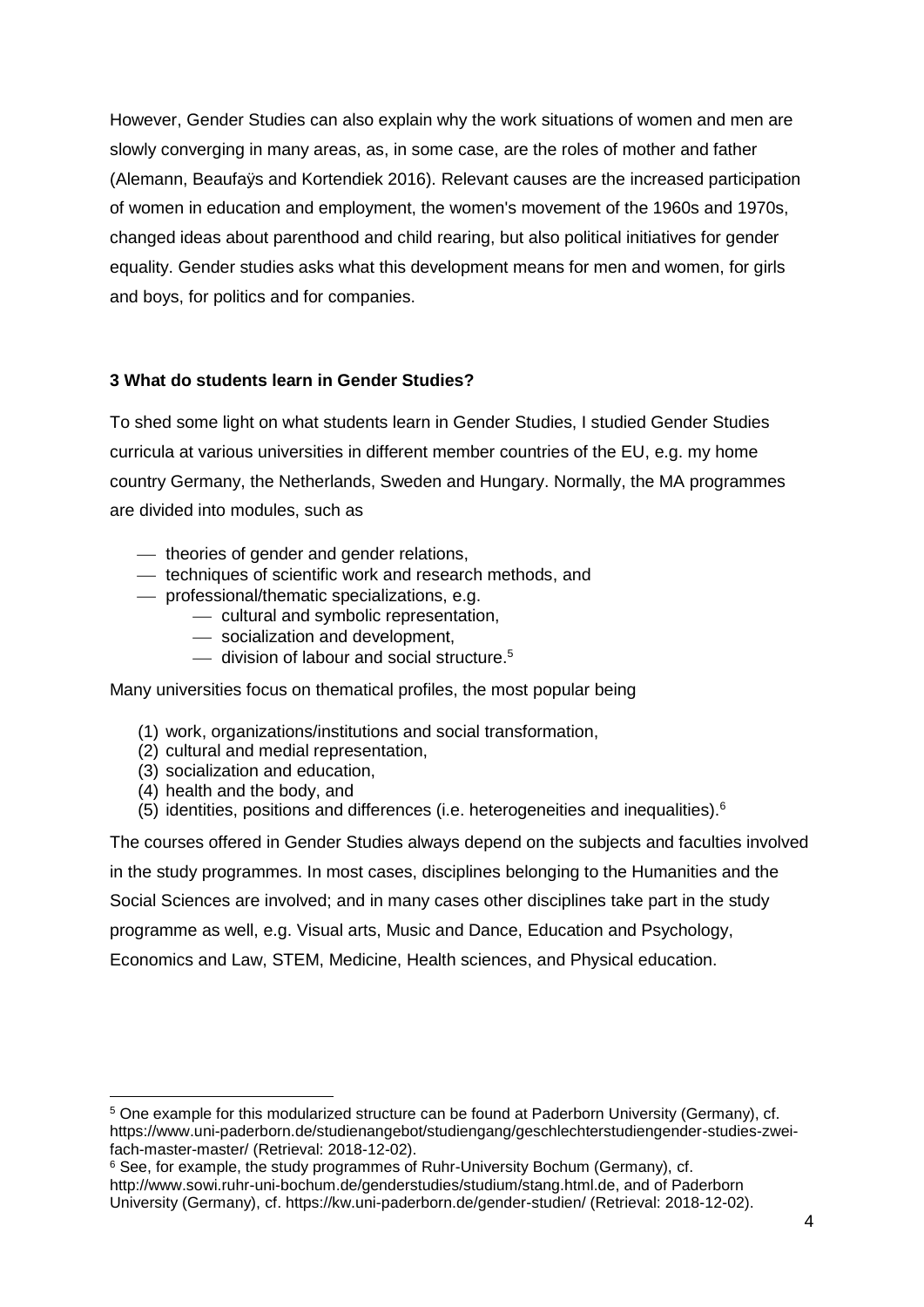The Master's programmes at the Central European University (CEU) provide an example of what can be studied in Gender Studies in Hungary. Overall, the CEU Master's programme in Gender Studies is very similar to MA programmes in other European countries.

The CEU offers a one-year and a two-year Master's programme, two European Master's programmes, and a doctoral programme in Gender Studies (CEU 2018a, b). Students are offered "a condensed grounding in interdisciplinary Gender Studies" while also developing "focused knowledge through original research, culminating in an MA thesis" (CEU 2018a, p. 7). While studying Gender Studies, they acquire theoretical and empirical knowledge, methodological and analytical skills: The programme aims at developing "students' analytical skills through both written and oral expression", and to prepare them for further academic study at the PhD level and/or for other fields of research and practical work" (CEU 2018a, p 7; 2018b, p. 7). "In keeping with these goals, the program introduces students to major theoretical and methodological approaches to Gender Studies from a range of disciplines", being, at the CEU, History, Sociology, Socio-cultural anthropology, Political science, International relations, Philosophy, Literature, Legal studies, Rhetoric, and Cultural studies (CEU 2018a, p 7; 2018b, p. 7). MA students are expected "to develop their scholarly perspectives through an interdisciplinary lens and beyond their immediate fields of interest" (CEU 2018a, p 7; 2018b, p. 7).

Graduates of the MA programmes in Gender Studies thus have a broad knowledge about the various fields of the discipline, their historical and geographical origins and their central debates. They master techniques of scientific work (including research methods, writing and presentation techniques) and are able to apply them in scientific and practical fields of work. Graduates have developed a gender-sensitive perspective on science, social and cultural theories, cultural phenomena, everyday life and politics. This perspective identifies gender inequalities, but also other social and cultural differences, and it is able to analyse how they work together in an intersectional way. It also focuses on approaches and strategies of equal opportunity policies. Students learn to reflect on their own social, cultural and political situation and position. They are able to translate their acquired knowledge into a research project and to work on it using the appropriate methods (CEU 2018a, b).

Topics of the courses taught at the CEU are, besides techniques of scientific work, research methods and theory of science, similar to other MA programmes in the Social Sciences and the Humanities:

- $-$  the basics of Gender Studies.
- interdisciplinarity,
- $-$  feminism.
- $-$  history of women's and gender equality and current political approaches,
- femininity and masculinity,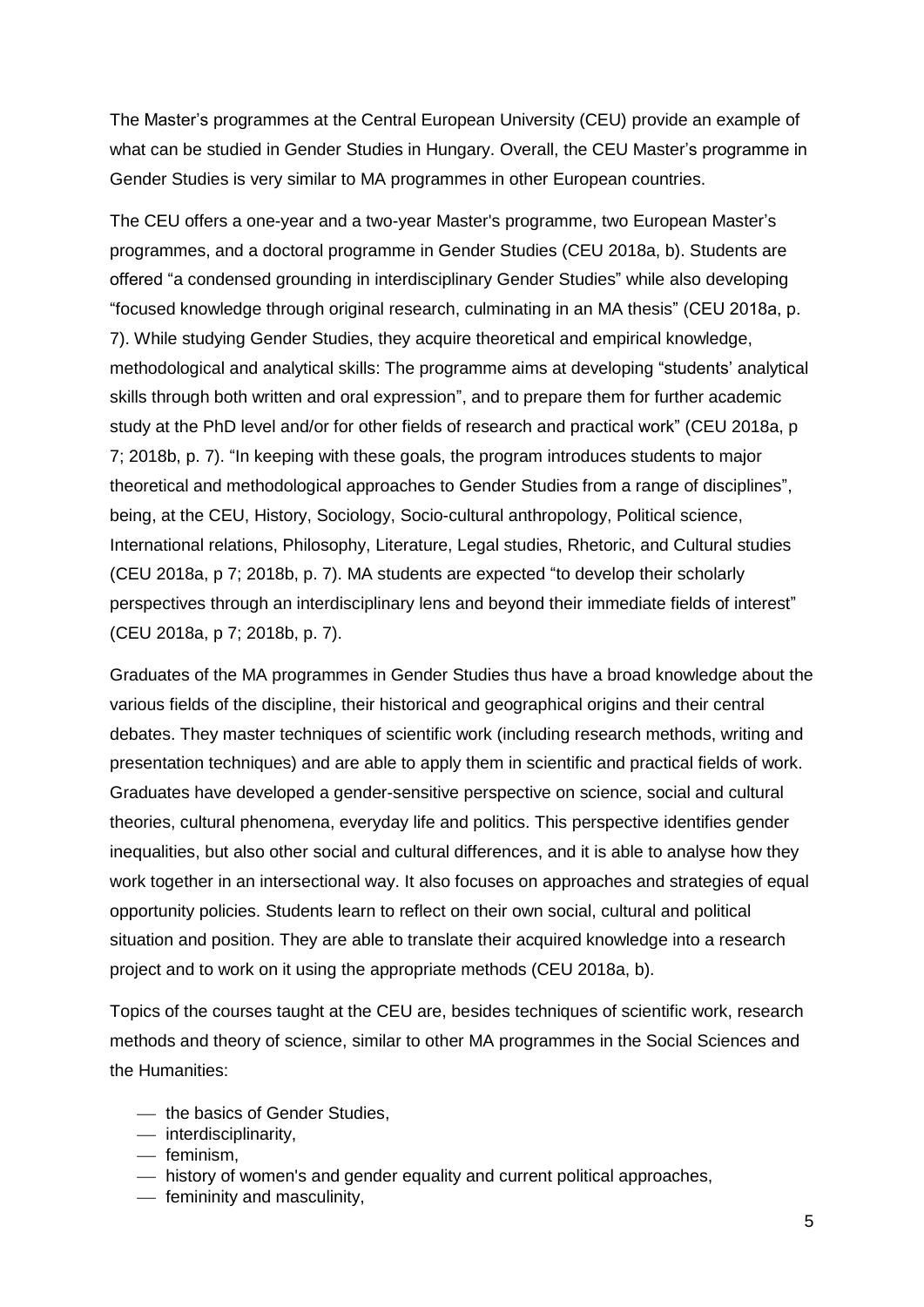- social movements,
- human rights,
- new religious discourses,
- nationalism and
- $-$  migration (from a gender perspective).

Students learn about gender, race, ethnicity and class inequalities and analyse the meaning of gender in

- $-$  visual media.
- literature,
- visual and performing arts and
- $\sim$  other fields of arts and sciences (CEU 2018a, b).<sup>7</sup>

The two-year Master's programme offers both a Research Track and an Applied Gender Studies Track with an internship, as well as in-depth methodological courses and further courses on topics such as

- the labour market,
- $-$  political analysis.

**.** 

- postcolonialism, and
- $-$  the work of the UN (CEU 2018b).

The importance of the MA programme in Gender Studies is demonstrated in various cooperations of universities on the national, international and EU level. The European associations AOIFE (Association of Institutions for Feminist Education and Research in Europe, founded in 1996) and ATHENA (Advanced Thematic Network in European Women's Studies, founded in 1998) were both recognized with a Socrates fund of the European Community (Sanden 2010, p. 7).<sup>8</sup> In 2006, GEMMA, the first European MA degree programme in Women's and Gender Studies, was established. <sup>9</sup> CEU is one of the participating universities. GEMMA is an Erasmus Mundus Programme, i.e. it "is a programme of excellence supported by the European Commission" (EC; see GEMMA 2018). The EC has selected it as an Erasmus Mundus Master Course three consecutive times (in 2006, 2011 and 2017) and distinguished it, from an average of 150 project proposals submitted annually, as a "project and model in the field of Women´s Studies and Gender Studies in a European

<sup>7</sup> At other universities, the study programme is quite similar. At Örebro University (Sweden), e.g., students take compulsory courses such as Philosophy of science, Research methods, Feminist theory and The interplay between theory and empirics, and can choose a number of elective courses in theory, empirics, and methods (Örebro University, 2018b).

<sup>&</sup>lt;sup>8</sup> In 2009, they co-founded, together with the association WISE (Women's International Studies Europe) the professional association ATGENDER (European Association for Gender in Research, Education and Documentation); cf. Sanden 2010, p. 7).

<sup>9</sup> Eight universities participate in GEMMA (Sanden 2010, p. 7; GEMMA 2018): University of Granada (Spain; Coordinator), University of Bologna (Italy), University of Hull (United Kingdom), University of Lodz (Poland), University of Oviedo (Spain), Rutgers University (State University of New Jersey, USA), University of Utrecht (Netherlands) and Central European University (Budapest, Hungary). Since the 6th edition of the programme, the extended GEMMA Consortium also includes universities in North, Central and South America (GEMMA 2018).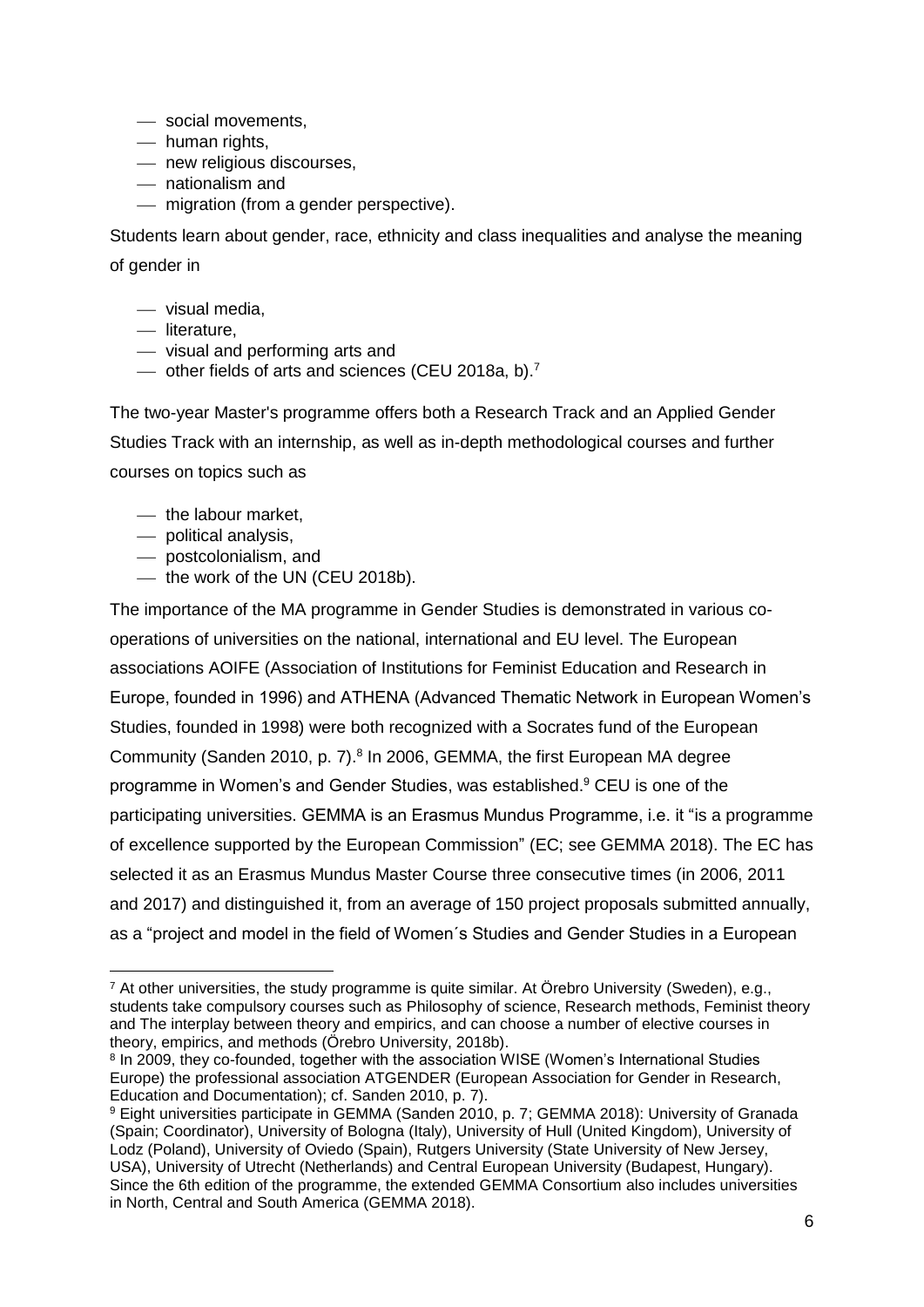and global perspective" (GEMMA 2018). CEU also offers MATILDA, a unique European Master in Women's and Gender History, designed for students wishing to develop expertise in women's and gender history, as well as European history. The programme, like GEMMA, requires studying at two European universities (CEU 2018e). <sup>10</sup> The universities that offer Gender Studies exchange programmes on the basis of international agreements, one of them being CEU, provide their students with international contacts and experiences. These programmes make it obvious that Gender Studies is recognized, as a field of study, at a European and international level.

### **4 What can Gender Studies graduates expect on the labour market?**

The labour market corresponds to that of the Humanities, like European Ethnology, History or Philosophy (Kriszio and Pache 2012), and the Social Sciences (Binder and Pache 2008, p. 93).<sup>11</sup> Internships, work experiences while studying, and international study experiences increase employment opportunities (Kriszio and Pache 2012). Alumni surveys show a "broad acceptance of the degree" MA Gender Studies and "an explicit interest, appreciation and curiosity" on the part of employers (Kriszio and Pache 2012, p. 6; translation: AvA).<sup>12</sup>

As most of the Gender Studies programmes have been established in the 1990s and early 2000s, alumni surveys conducted in the 2000s in EU countries showed a somewhat difficult acceptance and partly explicit rejection of degrees in Gender Studies in that time (Kriszio and Pache 2012, p. 6; Sanden 2010). Women's Studies (as many of the study programmes were called in the early years) often had "a negative image": Employers and colleagues lacked "knowledge about the actual content of Women's Studies programmes", did not "take it seriously" or connected it "to stereotypical ideas about feminism", and graduates often had "to explain what Women's Studies is and what its use is" (Sanden 2010, p. 194).

This situation changed gradually in the later 2000s. In a German survey carried out in 2007, "only a few interviewees reported that they had to explain what Gender Studies is"; in later interviews, "such statements" were no longer found (Kriszio and Pache 2012, p. 52; translation: AvA). Currently, alumni surveys from various countries show that "the actual employment relevance of gender competences far exceeds expectations" (Kriszio and Pache

**.** 

<sup>&</sup>lt;sup>10</sup> The MATILDA consortium currently includes University of Vienna (coordinating institution), Université Lumière Lyon 2, Sofia University St. Kliment Ohridski, and CEU (CEU 2018e)

<sup>&</sup>lt;sup>11</sup> An interview study on graduates from diverse German universities primarily focusing on gender in various disciplines in 2005 found out that "graduates from Women's and Gender Studies" were "found to work in the same fields as other Social Sciences and Humanities graduates" (Binder and Pache 2008, p. 93).

<sup>&</sup>lt;sup>12</sup> This had also been a result of the German alumni survey carried out in 2005: "contrary to expectations, knowledge gained in Gender Studies was highly relevant to occupations with a tendency for this to increase" (Binder and Pache 2008, p. 93).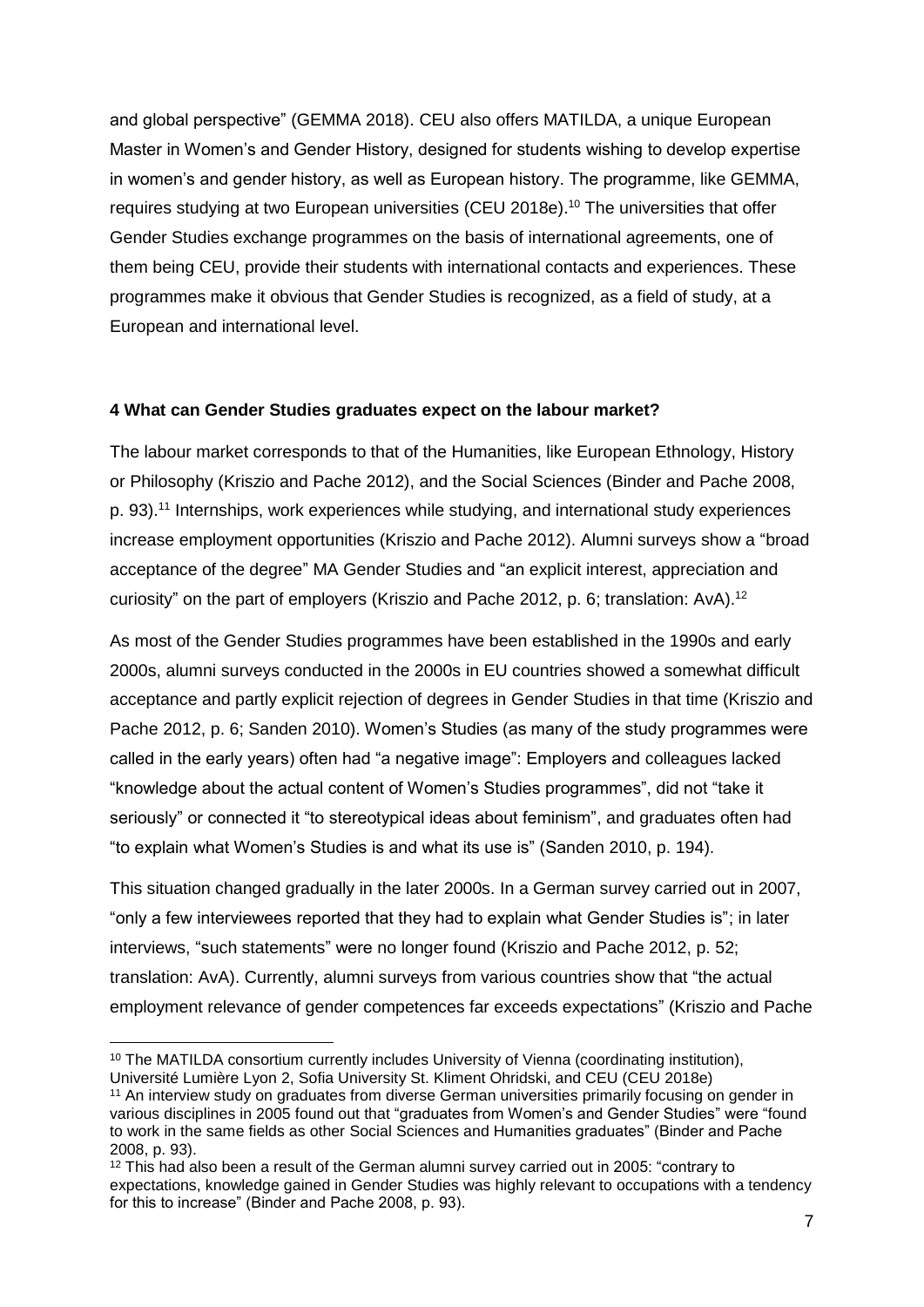2012, p. 5; translation: AvA). Overall, there is an increasing "demand for gender-specific knowledge", reflecting a real "boom of the concept of gender competence" that is regarded nowadays as a vocational "key qualification" (Brand und Sabisch 2017, p. 7; translation: AvA; Brand et al. 2018).

The acceptance of Gender Studies degrees in the labour market has various reasons. On the one hand, it is due to the high acceptance of the MA degree in itself not only in countries where BA/MA programmes have been the standard for many years but also in countries where, during the Bologna process, BA and MA programmes have only been established since the late 1990s and early 2000s. BA and MA programmes allow a large variety of specializations in comparison to the academic disciplines that could be studied earlier, so that employers are getting used to a broad variety of academic degrees. On the other hand, the development of equal opportunities and anti-discrimination policies at the European and the national level as well as new forms of legal action against discrimination have caused a new interest in gender-specific knowledge (GAU 2013, p. 1). Furthermore, diversity management and family-friendly (or work-life balance) policies are considered as more and more important by companies in both the private and the public sector (Alemann 2017; Alemann, Beaufaÿs and Oechsle 2017). Companies also present their diversity and work-life balance policies as a strategy of employer branding, especially in tight labour markets where talented professional and managerial staff is scarce (Alemann 2017; Alemann, Beaufaÿs and Oechsle 2017). To develop and implement effective policies for gender equality and worklife/work-family balance, organizations need gender-related knowledge.

Thus, graduates of Gender Studies are able to use their fundamental knowledge about gender relations, gender inequalities and cultural constructions of gender in many fields of work, and their knowledge is explicitly desired in many of these fields (GAU 2013, p. 1). Gender Studies alumni find work in "a broad range of jobs in a wide variety of employment arenas, including the public sector, business organizations, civil society associations", and NGOs that focus on women and/or equal opportunity (Sanden 2010, p. 20, 194; Kriszio and Pache 2012): "The majority of graduates" ends up as professionals in the public sector, many of them in research, in- as well as outside the university, and in professions "on the edge of research, such as advisors, teachers, journalists, or policymakers" (Sanden 2010, p. 196). Others find work in social projects and in the international development co-operation, the non-university education sector, the cultural sector or the media, in childcare, healthcare or medicine, and in the field of law and legislation (Kriszio and Pache, 2012; CEWS n.d.; Sanden 2010, p. 194). In addition, there are other professional areas and fields of independent entrepreneurial activity. A large number of graduates are self-employed or work as freelancers (Sanden 2010, p. 196; Kriszio and Pache 2012), especially in the cultural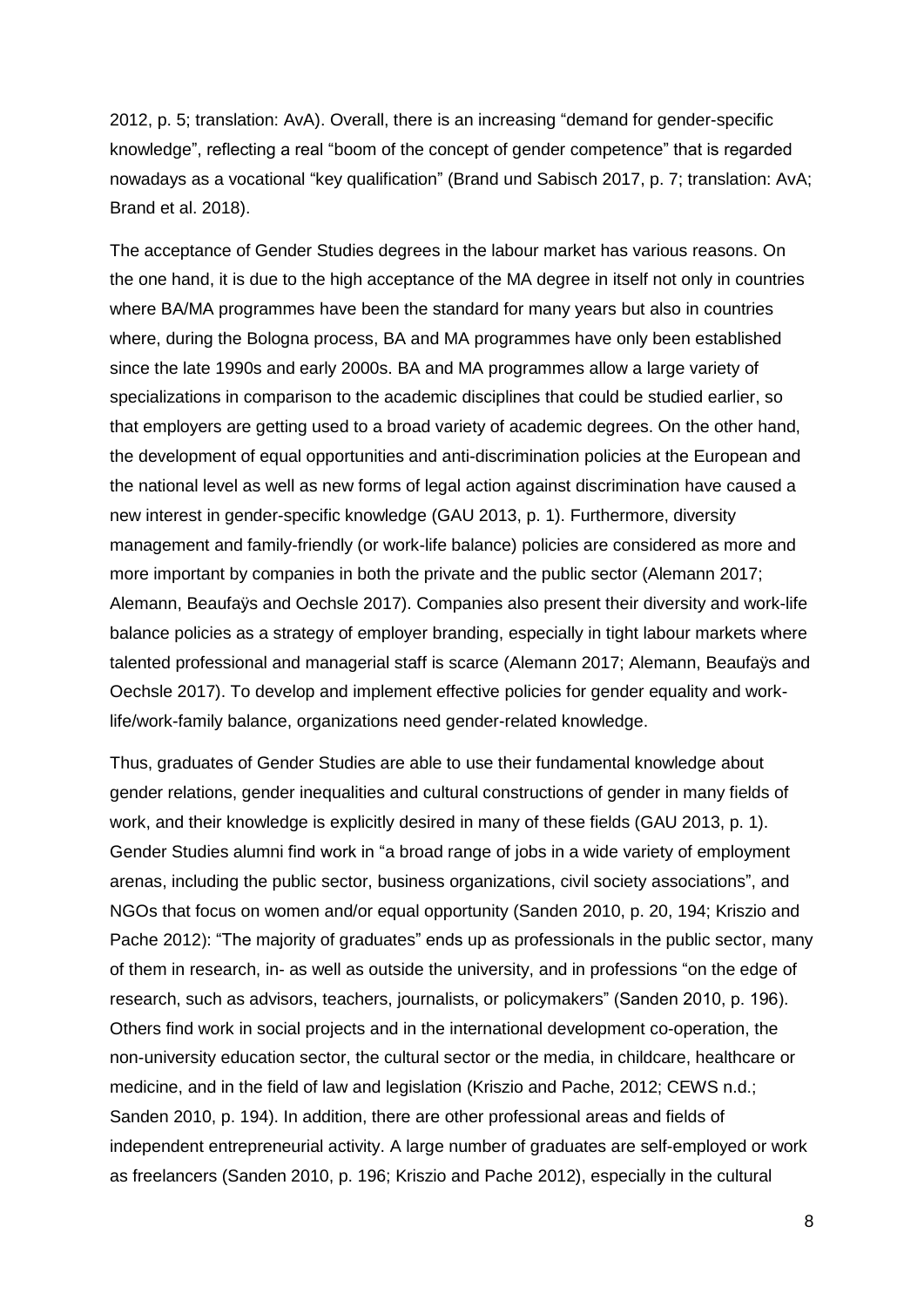sector and the media (Kriszio and Pache 2012). Not all the jobs are related to Gender Studies, but the employment trajectories show "that graduates are very versatile, working in various organizations, for instance, as project coordinators, trainers, office managers, secretaries, and social and educational workers" (Sanden 2010, p. 196).

The employment experiences of Gender Studies graduates show that a large number of them is able to apply their Gender Studies knowledge in their jobs (Sanden 2010, p. 199; Kriszio and Pache 2012). Apart from specific knowledge about gender relations and the construction of gender in society, the graduates often mentioned, for instance, "the critical assessment of certain debates, understanding complex issues, and being alert for issues that are relevant to women" (Sanden 2010, p. 199-200). This applies especially to jobs in research and teaching, such as universities and the non-university education sector, but also to positions in gender mainstreaming, diversity management, equal opportunities, human resource and health management of organizations. In politics and the broader area of policymaking, it depends on the field of policy-making if gender-relevant knowledge can be used. It applies especially to all areas relevant to equal opportunity policies and anti-discrimination strategies (Kriszio and Pache 2012; Sanden 2010).

Overall, Gender Studies graduates value their interdisciplinary knowledge as a great professional asset, especially those who work in non-university fields of work, "where the problems to be dealt with are often multidimensional and not purely subject-specific" (Kriszio and Pache 2012, p. 56; translation: AvA).<sup>13</sup> This applies to positions in the cultural sector, in non-university educational work, in political projects and policy-making, and in large companies of the private and public sector, and it is regarded as an advantage of Gender Studies over other study programmes.

In general, alumni surveys state that Gender Studies graduates have acquired a set of qualifications in a variety of dimensions:

- (1) "practices for accumulating and generating knowledge", such as the ability to identify issues and related questions, to deal with divergent disciplinary perspectives, concepts and approaches, and to formulate questions "which challenge disciplinary and/or established perspectives of the issues" (Binder and Pache 2008, pp. 95-96),
- (2) "practices for reflecting about oneself and knowledge", such as methodical competencies necessary for scholarly work, "being able to reflect about the

**.** 

<sup>&</sup>lt;sup>13</sup> This has also been stated in an earlier alumni survey, carried out in Germany: "In the domain of subject area competencies, the interdisciplinary approach to studies, which plays a central role in the Gender Studies program at the HU, was described by the interviewed graduates as extremely critical with respect to their professional abilities" (Binder and Pache 2008, p. 95).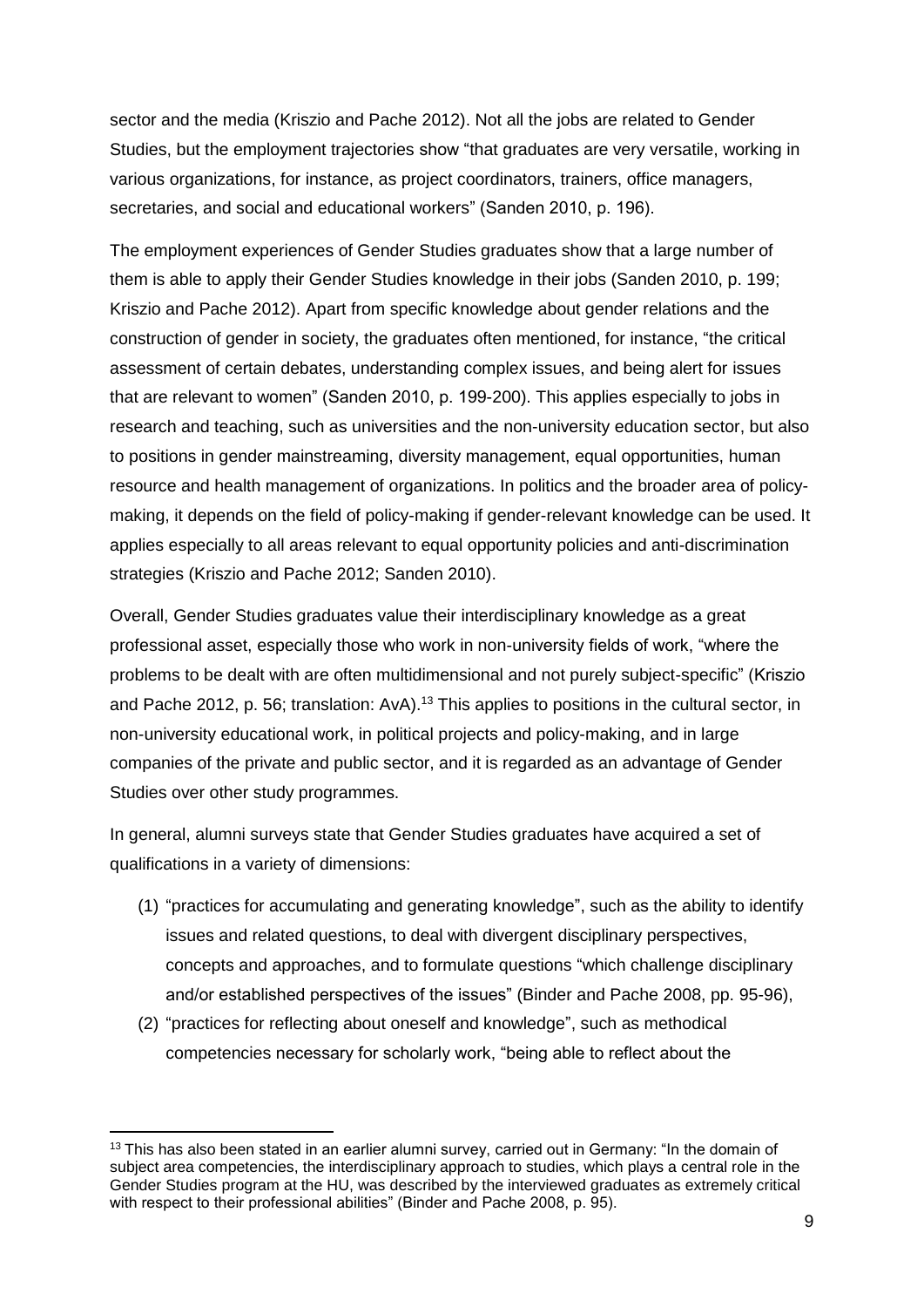possibilities and limits of gaining knowledge", and "to link bodies of knowledge from different fields" (Binder and Pache 2008, p. 96),

- (3) "practices for transferring and intervening", i.e. social competencies gained from the social contexts which are integrated into the course of studies, e.g. internships, tutorial projects or studying abroad (Binder and Pache 2008, pp. 96-97), and
- (4) "practices of identity-based professionalization", such as individual competencies the students acquire while pursuing their epistemological interests and developing their own profile, and organizational skills, "which are generally increased through the specific course of Gender Studies" (Binder and Pache 2008, p. 97).

Alumni surveys show that, once employed, graduates "never lose their Women's Studies perspective and are always keen to use their knowledge" (Sanden 2010, p. 197).<sup>14</sup> This applies even to graduates interviewed in the early 2000s: "Many respondents (…) from all participating countries talked about the relevance of gender expertise for all employment situations" (Sanden 2010, p. 194). In an alumni survey carried out in 2007 (Kriszio and Pache 2010, p. 52), interviewees stated that there was a social consensus about the central role of gender in society. Currently, graduates "refer to ample occasions in which they are specifically asked to bring a Women's Studies perspective" to their work (Sanden 2010, p. 197). There is not only demand for gender expertise "from the side of the organizations" the alumni work for, but also "from co-workers, and from societal actors" (Sanden, p. 197; Kriszio and Pache 2012).

Employment satisfaction seems to be relatively high: Nearly all alumni who answered this question in a German alumni survey (Kriszio and Pache 2012, p. 36) were fully (more than 51 per cent) or partly satisfied (43 per cent) with their professional position; only 6 per cent were really dissatisfied. Satisfaction was found to be particularly high in the occupational fields of companies/private sector and universities; on the other hand, a considerable proportion of those employed in science and academia stated only to be "partly satisfied". In culture and media, only 2 per cent were really satisfied with their position (Kriszio and Pache 2012, p. 36). The authors found out that there is no correlation between job satisfaction and the chance to apply gender-related knowledge on the job, but there seems to be a relationship between job satisfaction and the conditions of employment (Kriszio and Pache 2012, p. 36): In many positions of the academic sector, part-time employment and fixed-term contracts are very common, and in the cultural sector and the media, self-employment and low earnings predominate. By contrast, Gender Studies graduates earn comparatively high wages in the private sector, in government/politics and policy-making and in non-university

1

<sup>&</sup>lt;sup>14</sup> Following Sanden (2010, p. 197), this "is related to their ambition to make a difference", a very strong motivation to study Gender Studies, in the first place.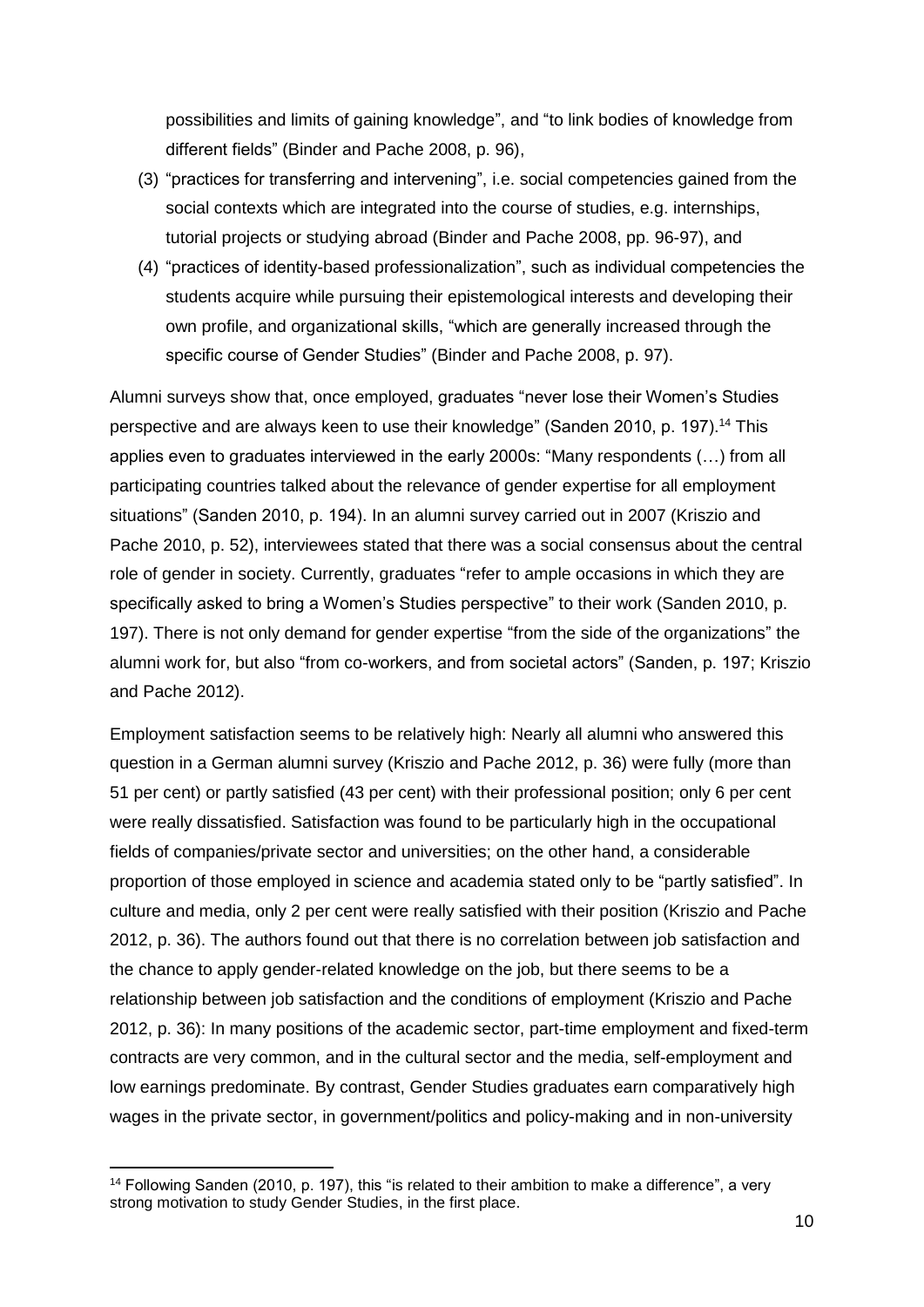education (Kriszio and Pache 2012, p. 36, 46). Thus, the studied alumni surveys reveal that Gender Studies graduates find a multitude of positions in different sectors of the labour market and that there is a strong demand for gender-related knowledge in different areas of society.

### **5 Conclusion**

As shown in this paper, Gender Studies is a study programme where students learn about the importance of gender and gender relations in different areas of society, in history and present times. They learn to analyse existing inequalities and discriminatory structures, and they acquire strategies and methods for their removal. The students are able to identify and question gender-related worldviews and discourses. In this way, they can contribute to relevant social issues in the areas of equal pay and the labour market, family and care work, environment and sustainability, international cooperation and development, prevention of violence, and many other fields. Thus, they contribute to the shaping of future issues, such as globalization, demographic change, migration, or international security.

Graduates of Gender Studies are capable of critical analysis, which enables them to make well-founded criticisms of populism, traditionalism, neoliberalism, extremism or totalitarianism. Because of this, Gender Studies is currently being questioned and politically attacked in many countries in which such social developments are emerging. The promotion of Gender Studies, therefore, also implies the promotion of equal rights and democracy.

### References

Alemann, Annette von, 2017: "Scheinheiligkeit" von Organisationen: Paradoxien und Tabus. Das Beispiel der Vereinbarkeit und väterlichen Lebensführung. In: Funder, Maria (Hg.), Neo-Institutionalismus – Revisited. Bilanz und Weiterentwicklungen aus der Sicht der Geschlechterforschung. Ein Handbuch. Baden-Baden: NOMOS, 415-438.

Alemann, Annette von/Beaufaÿs, Sandra/Oechsle, Mechtild, 2017: Work Organizations and Fathers' Life Styles: Constraints and Capabilities. In: Liebig, Brigitte/Oechsle, Mechtild (eds), Fathers in Work Organizations: Inequalities and Capabilities, Rationalities and Politics. Opladen/Farmington Hills: Barbara Budrich, pp. 21-39.

Alemann, Annette von, Beaufaÿs, Sandra, and Kortendiek, Beate, 2016: Einleitung. In: Alemann, Annette von, Beaufaÿs, Sandra, and Kortendiek, Beate (eds.), Alte neue Ungleichheiten? Auflösungen und Neukonfigurationen von Erwerbs- und Familiensphäre. GENDER, Sonderheft 4. Opladen: Barbara Budrich, pp. 9-23.

Bensidoun, Isabelle, 2018: Career Choices and the Gender Pay Gap: The Role of Work Preferences and Attitudes. In: Population 2018/1 (Vol. 73), pp. 35-60.

Binder, Beate, and Pache, Ilona, 2008: Gender – Knowledge – Participation. Professional Orientation and Career Paths of Gender Studies Graduates. In: Bulletin Texte 34, "Bologna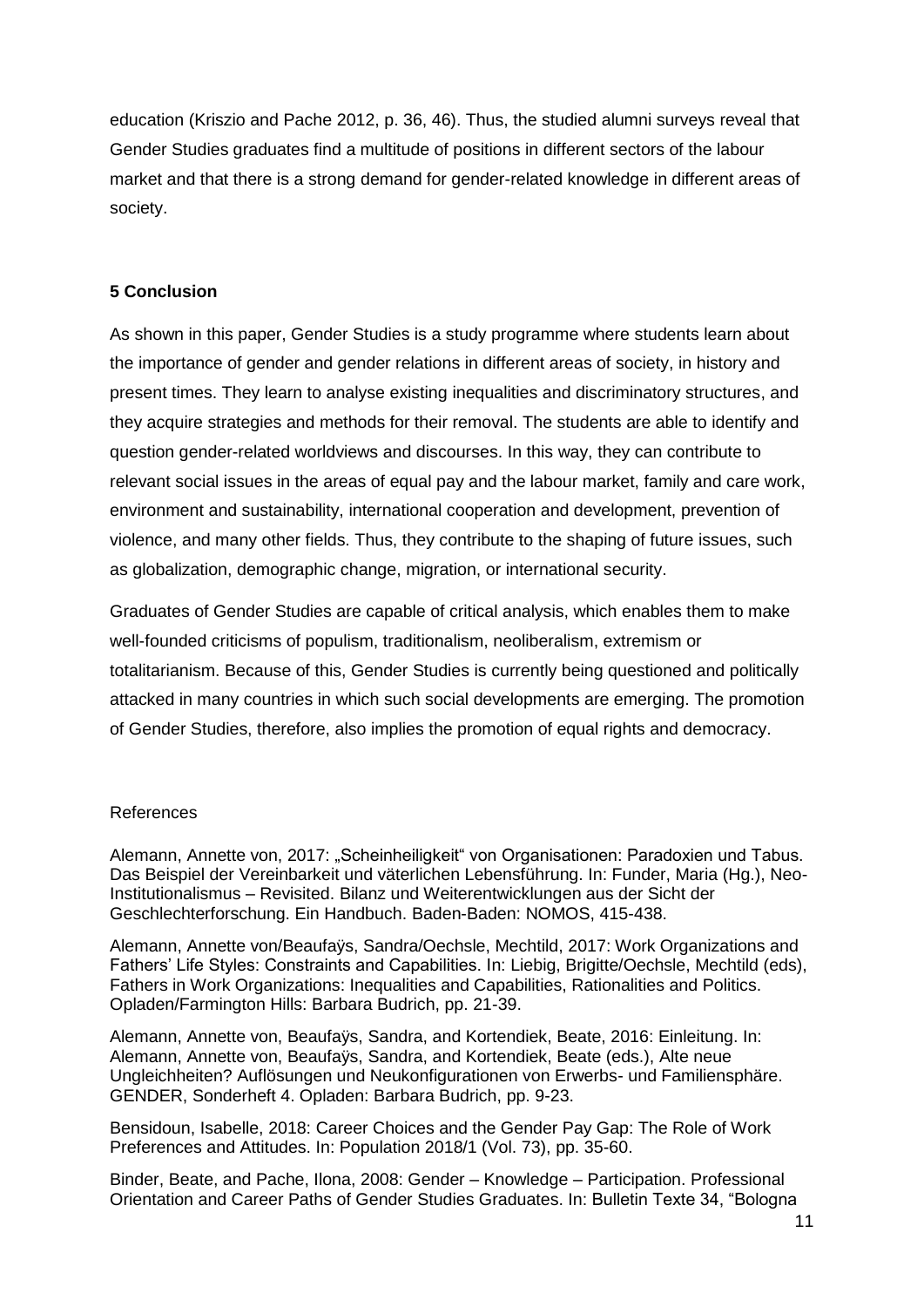and Beyond: Perspectives on Gender and Gender Studies". Internet Resource: <https://www.gender.hu-berlin.de/de/publikationen/gender-bulletins/bulletin-texte/texte-34> (Retrieval: 2018-12-02).

Brand, Maximiliane, Lühring, Nicole, and Spyra, Svenja, 2018: Studienführer: Gender Studies studieren. Stand: 07.03.2018. In: Studis online. Die schlauen Seiten rund ums Studium. Internet resource: https://www.studis-online.de/Studiengaenge/Gender-Studies/ (Retrieval: 2018-11-04).

Brand, Maximiliane, and Sabisch Katja, 2017: "Gender Studies: Geschichte, Etablierung und Praxisperspektiven des Studienfachs." In: Kortendiek, B.; Riegraf, B.; Sabisch, K. (Hrsg.): Handbuch Interdisziplinäre Geschlechterforschung. Wiesbaden: Springer, PP. 1-10.

CEU [Central European University, Department of Gender Studies], 2018a: 1 YEAR MA HANDBOOK 2018-2019. Budapest: CEU. Internet resource: https://gender.ceu.edu/1-yearma (Retrieval: 2018-11-04)

CEU [Central European University, Department of Gender Studies], 2018b: 2 YEAR MA HANDBOOK 2018-2019. Internet resource: http://www.gender.ceu.edu/2-year-mastersdegree-critical-gender-studies (Retrieval: 2018-11-04)

CEU [Central European University, Department of Gender Studies], 2018c: PhD Program. Internet resource: https://gender.ceu.edu/phd-program.

CEU [Central European University, Department of Gender Studies], 2018d: Statement from the Department of Gender Studies – October 16, 2018. Internet resource: https://gender.ceu.edu/ (Retrieval: 2018-12-01).

CEU [Central European University, Department of History], 2018e: MATILDA European Master in Women's and Gender History. Internet resource: https://history.ceu.edu/matilda (Retrieval: 2018-12-13).

European Commission 2018: 2018 Report on Equality between Women and Men in the EU. Luxembourg: Publications Office of the European Union. Internet resource: ec.europa.eu/newsroom/just/document.cfm?doc\_id=50074 (Retrieval: 2018-11-04).

GAU [Georg-August-Universität Göttingen], 2013: Mögliche Berufsfelder für Geschlechterforscher\*innen. Stand 14.05.2013. Göttingen: Georg-August-Universität Göttingen, Sozialwissenschaftliche Fakultät, Studiendekanat. Internet resource: https://www.uni-goettingen.de/de/mögliche+berufsfelder+für...innen.../325151.html (Retrieval: 2018-11-04).

GEMMA, 2018: Welcome to GEMMA: Master's Degree in Women's and Gender Studies. Internet resource: http://masteres.ugr.es/gemma/ (Retrieval: 2018-12-02).

Holst, Elke, and Marquardt, Anne, 2018: Differences in Full-Time Work Experience Explain almost a Quarter of the Gender Pay Gap in Management Positions. In: DIW [German Institute for Economic Research] Weekly Report, vol. 8(34/35), pp. 315-324.

HU Berlin [Humboldt Universität zu Berlin], 2018: Studium. Darin: Warum Gender Studies? Berlin: Humboldt Universität zu Berlin. Internet resource: [https://www.gender.hu](https://www.gender.hu-berlin.de/de/studium)[berlin.de/de/studium](https://www.gender.hu-berlin.de/de/studium) (Retrieval: 2018-11-04).

hvg, 2018: Adatokkal cáfolja a kormány legfőbb érvét a gender szak bezárása mellett a CEU rektorhelyettese [The rector of the CEU refutes the government's main argument with the closure of the gender programme]. hvg, August 14, 2018. Internet resource: https://hvg.hu/itthon/20180814 Adatokkal cafolja a kormany legfobb ervet a genderszak bezarasa mellett a CEU rektorhelyettese (Retrieval: 2018-12-13).